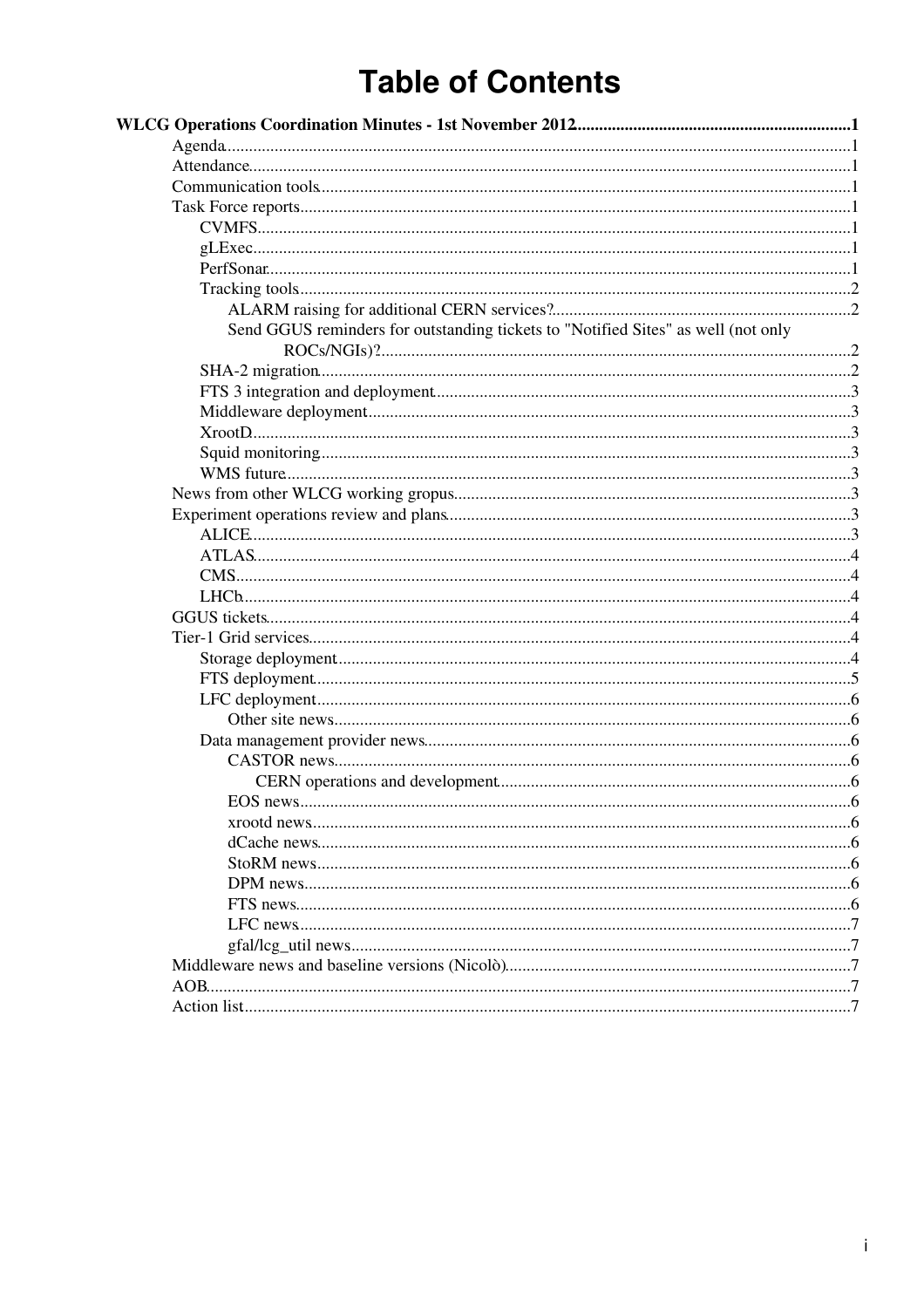# <span id="page-1-0"></span>**WLCG Operations Coordination Minutes - 1st November 2012**

## <span id="page-1-1"></span>**Agenda**

• <http://indico.cern.ch/conferenceDisplay.py?confId=215003>

## <span id="page-1-2"></span>**Attendance**

- Local: Maria Girone (chair), Andrea Sciabà (secretary), Wei-Jen, Felix Lee, Alessandro Di Girolamo, Maria Dimou, Stefan Roiser, Jan Iven, Maarten Litmaath, Maite Barroso Lopez, Nicolò Magini, Simone Campana, Ikuo Ueda, Massimo Lamanna, Michail Salichos, Andrea Valassi, Ulrich Schwickerath, Ian Fisk, Oliver Gutsche, Helge Meinhard, Domenico Giordano
- Remote: Stephen Burke, John Gordon, Si Liu, Alexei Klimentov, Burt Holzman, Dave Dykstra, Gareth Smith, Rob Quick, Di Qing, Ian Collier, Ron Trompert, Peter Solagna

## <span id="page-1-3"></span>**Communication tools**

Andrea announces that the [wlcg-tier1-contacts@cernNOSPAMPLEASE.ch](mailto:wlcg-tier1-contacts@cernNOSPAMPLEASE.ch) list has been checked and can be used to contact the Tier-1 sites. He proposes to return [wlcg-operations@cernNOSPAMPLEASE.ch](mailto:wlcg-operations@cernNOSPAMPLEASE.ch) to its original, "pre-working group" status and create a [wlcg-ops-broadcast@cernNOSPAMPLEASE.ch](mailto:wlcg-ops-broadcast@cernNOSPAMPLEASE.ch) for broadcasts. The proposal does not encounter any objection. Maria D. proposes to add it to the CIC operations portal to be able to send the broadcasts from the web portal.

## <span id="page-1-4"></span>**Task Force reports**

## <span id="page-1-5"></span>**CVMFS**

- Reminder sent to all site admins to fill in the twiki page, so far we have responses from  $\sim 1/3$  of sites
- Sites that deployed CVMFS since the last meeting
	- ♦ DESY-ZN (LHCb)
	- ♦ [IN2P3-](https://twiki.cern.ch/twiki/bin/view/LCG/IN2P3)CC (CMS)
	- ♦ [IN2P3-](https://twiki.cern.ch/twiki/bin/view/LCG/IN2P3)CC-T2 (CMS)
	- ♦ ru-PNPI (ATLAS, CMS, LHCb)
	- ♦ RU-Protvino-IHEP (CMS)
	- ♦ UAM-LCG2 (ATLAS)
- Total deployment status (since start of task force): 94 sites contacted, 13 sites deployed, 1 site decomissioned
- Sites asking for new CVMFS version 2.1 with shared cache and NFS export (release foreseen for Q1/2014)

### <span id="page-1-6"></span>**gLExec**

ATLAS: integration of glexec usage into the pilot code has restarted; testing expected in the coming • weeks.

### <span id="page-1-7"></span>**PerfSonar**

Simone presented some [slides](http://indico.cern.ch/getFile.py/access?subContId=2&contribId=1&resId=1&materialId=slides&confId=215003)  $\mathbb{Z}$ .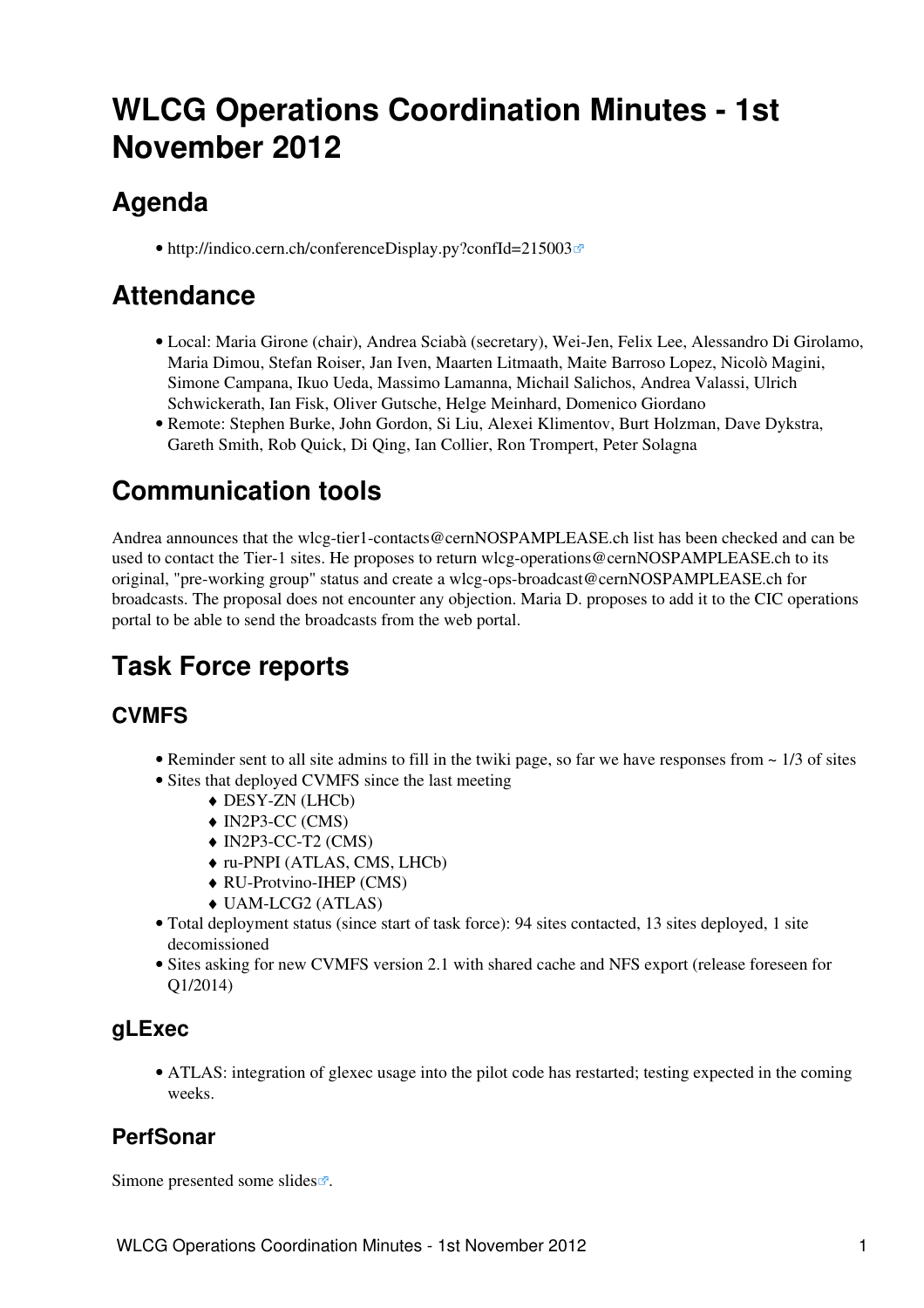- The PS service type has been added to GOC; Simone and Rob will discuss later today how to do it for OSG.
- Now we have the list of the most important sites and channels to test; the next step is to:
	- ♦ register existing PS instances in GOC/OIM
	- $\bullet$  install PS at sites which do not have it

Oliver asks if there is any recommendation for using a special hardware setup, as it is the case in the US. Simone answers that this is not the case for now (but it is recommended to use different nodes for the bandwidth and latency measurements) but he will discuss it with Shawn.

### <span id="page-2-0"></span>**Tracking tools**

#### <span id="page-2-1"></span>**ALARM raising for additional CERN services?**

This item **concerns the Tier0 only**. Presentation

<http://indico.cern.ch/getFile.py/access?subContId=0&contribId=1&resId=1&materialId=slides&confId=215003><sup>®</sup> was prepared on ATLAS request. The 2012/11/20 WLCG MB will discuss which additional services (if any) should be added in the list of services eligible to raise ALARMs. E-groups' "criticality", in particular, should be well justified, the service being supported by another department (not CERN IT). Implementation-wise, there is consensus that GGUS ALARMs is the way to go.

Maria G. encourages the experiments to give her the list of additional services for which it should be possible to submit ALARM tickets. She will bring this up at the MB in two weeks during her update on the service criticality.

Maite points out that it never happened that ALARM tickets were abused and that it is correct to use them for any serious incident.

Maarten clarifies that sending an alarm ticket does not necessarily awake an expert in the night: only the operator will immediately react, and follow the published procedures. Helge says that for most services an SMS is sent to the expert at any time, and then he/she decides how to proceed. The general consensus is that the operator's response time is always very short and the experts' response more than adequate in most cases, even when support is best effort (as for the majority of the services).

Rob asks why the twiki is considered so critical and Ian explains that it's basically because almost all experiment documentation is on twiki, including the procedures to restart services!

#### <span id="page-2-2"></span>**Send GGUS reminders for outstanding tickets to "Notified Sites" as well (not only ROCs/NGIs)?**

This item concerns **sites only except the Tier0**. Presentation

<http://indico.cern.ch/getFile.py/access?subContId=0&contribId=1&resId=3&materialId=slides&confId=215003><sup>®</sup> was prepared to get WLCG feedback for [Savannah:131988](https://savannah.cern.ch/support/?131988)<sup> $\alpha$ </sup>. First reactions were in favour of this development because reminders group all outstanding tickets for a given Support Unit (SU) and they are sent 1-2 times per week, i.e. not too much traffic. We left 1 month for more detailed comments.

### <span id="page-2-3"></span>**SHA-2 migration**

- EGI validation infrastructure time frame?
- Try to let the experiments profit from it.

Generic links:

• [Sep GDB update](http://indico.cern.ch/getFile.py/access?contribId=5&sessionId=1&resId=1&materialId=slides&confId=155072)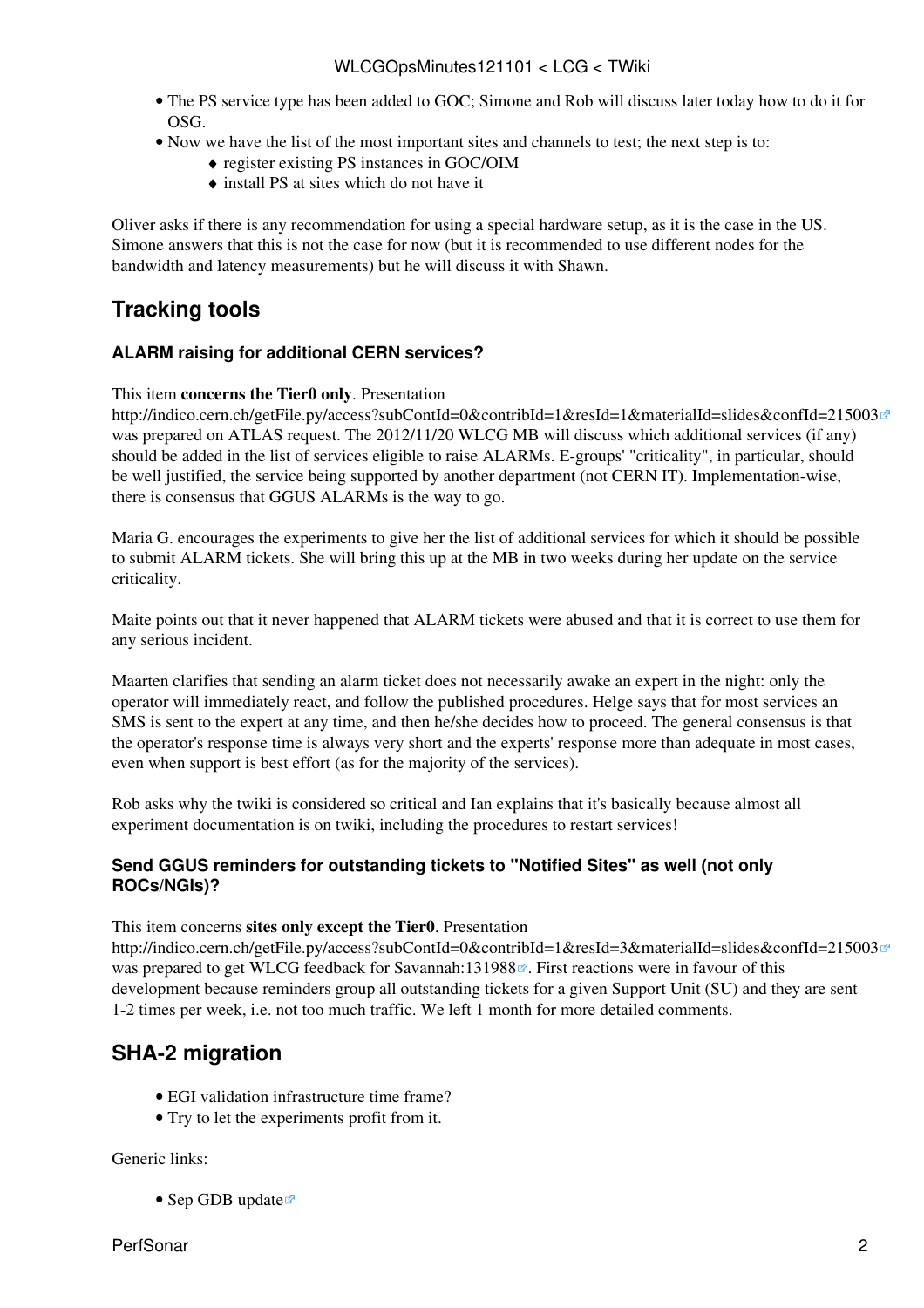- [RFC proxy and SHA-2 signature support in WLCG middleware](https://twiki.cern.ch/twiki/bin/view/LCG/RFCproxySHA2support)
- EGI links:
	- ♦ <https://documents.egi.eu/public/ShowDocument?docid=1291>
	- ◆ [https://wiki.egi.eu/wiki/EGI-JRA1\\_SHA2\\_Readiness](https://wiki.egi.eu/wiki/EGI-JRA1_SHA2_Readiness)
- OSG links:
	- ♦ <https://twiki.grid.iu.edu/bin/view/SoftwareTeam/Sha2Support>
	- ♦ <https://twiki.grid.iu.edu/bin/view/Security/HashAlgorithms>

### <span id="page-3-0"></span>**FTS 3 integration and deployment**

- Functional tests started on fts3-pilot-service.cern.ch, some bugs observed and promptly fixed by FTS developers:
	- "Connection reset" errors in communication between client and server: TCP keepalive ♦ disabled (already included in FTS3 version deployed at other sites)
	- Server repeatedly crashing when checksumming was issued for bulk transfers: fix deployed ♦ on Monday 22nd together with other bugfixes
- Tests will resume now that the stability issue is solved.

### <span id="page-3-1"></span>**Middleware deployment**

- [Worker Node testing for WLCG](https://twiki.cern.ch/twiki/bin/view/LCG/WorkerNodeTesting)
- CERN: EMI-2 WN deployed in preprod (~10% of the farm), allowing ATLAS to verify compatibility also with the EOS SRM (BeStMan)
- WLCG Software Life Cycle Process beyond EMI: please look at the document and/or presentation attached to the [Oct 16 Management Board meeting agenda](https://indico.cern.ch/conferenceDisplay.py?confId=184384)
	- ♦ please send comments or questions to Markus and Maarten

## <span id="page-3-2"></span>**XrootD**

### <span id="page-3-3"></span>**Squid monitoring**

- [Slides presented in meeting](https://indico.cern.ch/getFile.py/access?subContId=1&contribId=1&resId=0&materialId=slides&confId=215003)  $\mathbb{F}$
- All the existing monitors referred to are linked from the [frontier.cern.ch](http://frontier.cern.ch) $\mathbb{F}$  home page

It is agreed that the squid monitoring support by CMS also for ATLAS and CVMFS can be considered a CMS contribution to WLCG.

### <span id="page-3-4"></span>**WMS future**

## <span id="page-3-5"></span>**News from other WLCG working gropus**

## <span id="page-3-6"></span>**Experiment operations review and plans**

## <span id="page-3-7"></span>**ALICE**

- The old SE hosting conditions data has been retired last week: for that type of data ALICE mainly relies on EOS-ALICE now, with backup replicas at other sites.
- Migration from CASTOR ALICE\_DISK to EOS ongoing, foreseen to be finished by Nov 30. Thanks to the CASTOR/EOS team for their efforts in this matter!
- On Nov 1 between 00:00 and 01:00 local time job submissions were found failing on multiple (possibly all) gLite 3.2 VOBOX nodes at various sites, with the [CREAM](https://twiki.cern.ch/twiki/bin/view/LCG/CREAM) client complaining that the proxy had supposedly expired while it was fine. This happened for different DNs from different CAs.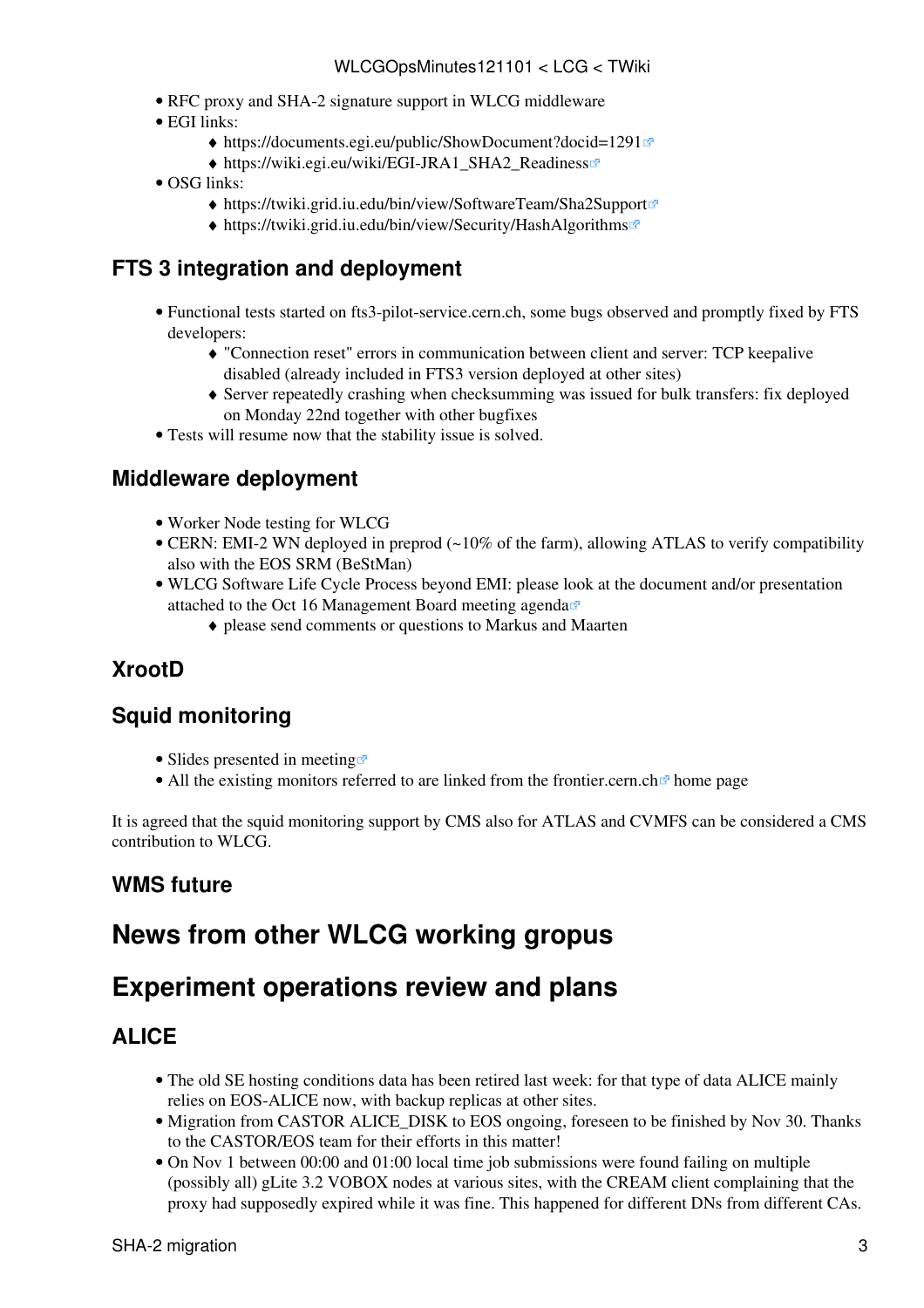#### WLCGOpsMinutes121101 < LCG < TWiki

GGUS:87997<sup> $\alpha$ </sup> opened for the [CREAM](https://twiki.cern.ch/twiki/bin/view/LCG/CREAM) developers.

### <span id="page-4-0"></span>**ATLAS**

- The bulk reprocessing starting soon, earliest today.
- Some of the urgent simulation jobs have been stuck due to FZK TAPE+DISK problems

## <span id="page-4-1"></span>**CMS**

Ian brings up the topic of xrootd fallback to Tier-1 sites. Normally the WNs are not in the OPN, so it might generate a very heavy traffic on the site firewall. Alessandro adds that in fact CERN and FNAL have the WNs in the OPN and Oliver says that KIT agreed to accommodate the higher load on the firewall but the official approval from the site management will require at least three weeks.

Maria G. proposes to start xrootd discussions in the working group to decide how to best deal with this kind of issues.

## <span id="page-4-2"></span>**LHCb**

- Reprocessing of 2012 data progressed very well so far, first part 1.2 /fb have been processed. Currently waiting for new conditions to be deployed next week. Until then the activities will be ramping down
- Discussion with FZK next week on how to improve the staging performance at the site
- EOS, deleted files b/c of buggy script and problem with SRM upload and concurrent writing to the file at the same time. Some files could be recovered, some reproduced, some lost.

## <span id="page-4-3"></span>**GGUS tickets**

No VO or Site was unhappy about support provided to tickets of their concern.

## <span id="page-4-4"></span>**Tier-1 Grid services**

### <span id="page-4-5"></span>**Storage deployment**

| <b>Site</b> | <b>Status</b>                                                 | <b>Recent changes</b> | <b>Planned changes</b>   |
|-------------|---------------------------------------------------------------|-----------------------|--------------------------|
| <b>CERN</b> | CASTOR 2.1.13-5; SRM-2.11 for all instances. EOS-0.2.19/20/21 |                       | CASTOR - deploy          |
|             | EOS 0.2.21/xrootd-3.2.5/BeStMan2-2.2.2 for all                |                       | 2.1.13-6 over next       |
|             | instances except CMS $(0.2.16)$                               |                       | weeks;                   |
|             |                                                               |                       | EOS - get CMS onto       |
|             |                                                               |                       | current version, deploy  |
|             |                                                               |                       | prototype readonly slave |
| <b>ASGC</b> | CASTOR 2.1.11-9                                               | None                  | None                     |
|             | SRM 2.11-0                                                    |                       |                          |
|             | DPM 1.8.2-5                                                   |                       |                          |
| <b>BNL</b>  | dCache 1.9.12.10 (Chimera, Postgres 9 w/ hot                  | None                  | None                     |
|             | backup)                                                       |                       |                          |
|             | http (aria2c) and xrootd/Scalla on each pool                  |                       |                          |
| <b>CNAF</b> | StoRM 1.8.1 (Atlas, CMS, LHCb)                                |                       |                          |
| FNAL        | dCache 1.9.5-23 (PNFS, postgres 8 with                        |                       |                          |
|             | backup, distributed SRM) httpd=2.2.3                          |                       |                          |
|             | Scalla xrootd 2.9.7/3.2.2-1.osg                               |                       |                          |
|             | Oracle Lustre 1.8.6                                           |                       |                          |
|             |                                                               |                       |                          |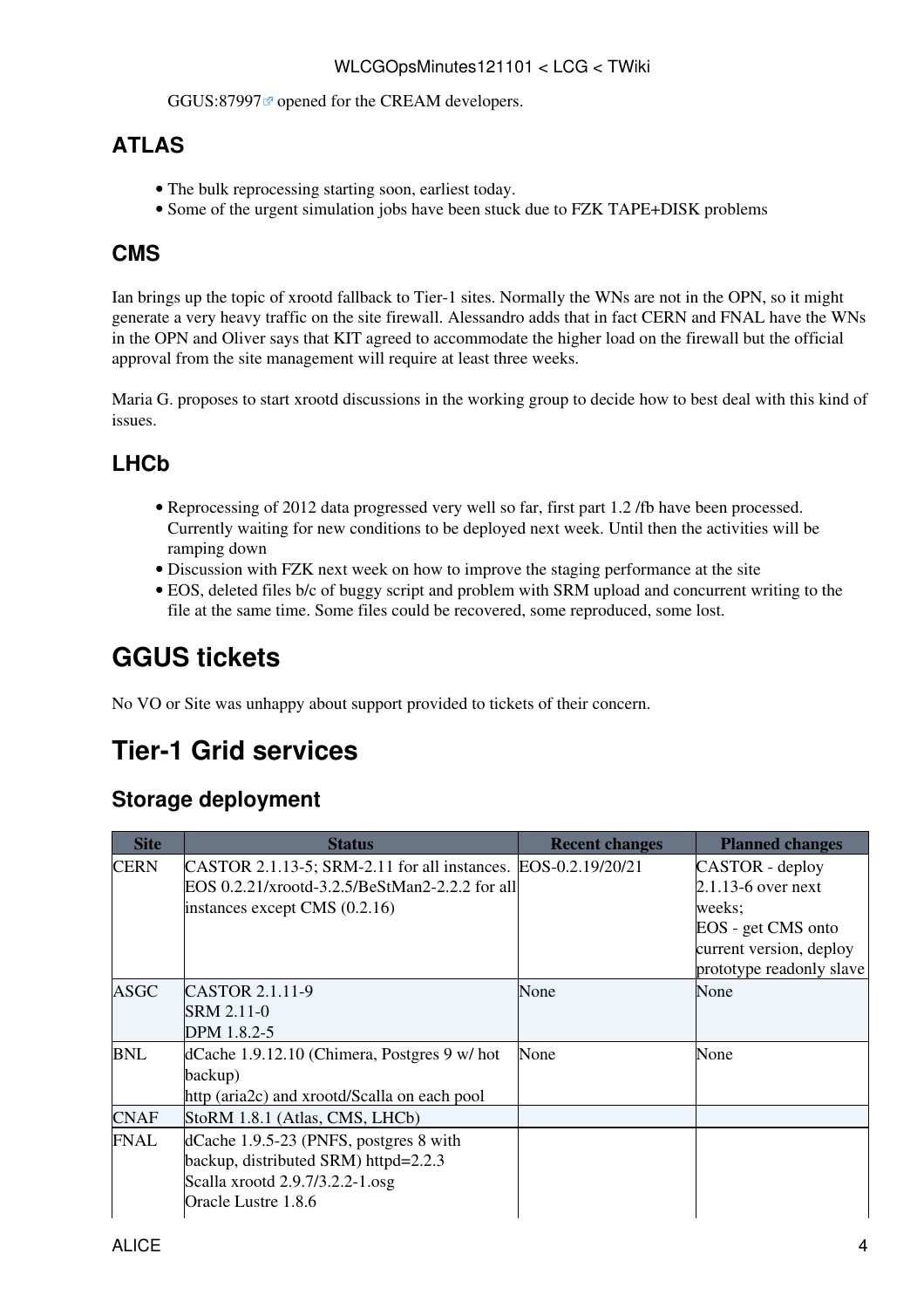| WLCGOpsMinutes121101 < LCG < TWiki |  |  |
|------------------------------------|--|--|
|------------------------------------|--|--|

|             | EOS $0.2.20/x$ rootd $3.2.2-1$ .osg with Bestman<br>2.2.2.0.10                                                                                                                                      |                                                   |                   |
|-------------|-----------------------------------------------------------------------------------------------------------------------------------------------------------------------------------------------------|---------------------------------------------------|-------------------|
| IN2P3       | dCache 1.9.12-16 (Chimera) on core servers and None<br>1.9.12-24 and pool nodes.<br>New hardware (more RAM, SSD disks) for<br>Chimera and SRM servers (with SL6).<br>Postgres 9.1<br>xrootd $3.0.4$ |                                                   | None              |
| <b>KIT</b>  | dCache<br>atlassrm-fzk.gridka.de: 1.9.12-11 (Chimera)<br>cmssrm-fzk.gridka.de: 1.9.12-17 (Chimera)<br>gridka-dcache.fzk.de: 1.9.12-17 (PNFS)<br>xrootd (version 20100510-1509_dbg)                  |                                                   |                   |
| <b>NDGF</b> | dCache 2.3 (Chimera) on core servers. Mix of<br>2.3 and 2.2 versions on pool nodes.                                                                                                                 |                                                   |                   |
| $NL-T1$     | dCache 2.2.4 (Chimera) (SARA), DPM 1.8.2<br>(NIKHEF)                                                                                                                                                |                                                   |                   |
| <b>PIC</b>  | dCache 1.9.12-20 (Chimera)                                                                                                                                                                          | None                                              | None              |
| <b>RAL</b>  | CASTOR 2.1.11-8/2.1.12-10<br>2.1.11-8/2.1.12-10 (tape servers)<br>SRM 2.11-1                                                                                                                        |                                                   |                   |
|             | TRIUMF dCache 1.9.12-19 with Chimera namespace                                                                                                                                                      | voms+kpwd<br>authentication and tape<br>recycling | postgres9 upgrade |

## <span id="page-5-0"></span>**FTS deployment**

| <b>Site</b>   | <b>Version</b>                                         | <b>Recent changes</b>                                                                                      | <b>Planned changes</b>                                                                                            |
|---------------|--------------------------------------------------------|------------------------------------------------------------------------------------------------------------|-------------------------------------------------------------------------------------------------------------------|
| <b>CERN</b>   |                                                        | 2.2.8 - transfer-fts-3.7.11-1 applied new proxy delegation patch<br>on Mon 29th                            |                                                                                                                   |
| <b>ASGC</b>   | 2.2.8 - transfer-fts-3.7.10-1 None                     |                                                                                                            | None                                                                                                              |
| <b>BNL</b>    | 2.2.8 - transfer-fts-3.7.10-1 None                     |                                                                                                            | Planning to apply<br>proxy delegation<br>patch next week                                                          |
| <b>CNAF</b>   | 2.2.8 - transfer-fts-3.7.10-1                          |                                                                                                            |                                                                                                                   |
| <b>FNAL</b>   | 2.2.8 - transfer-fts-3.7.10-1 applied patch1 last week |                                                                                                            | will test patch2 on<br>cmsfts2.fnal.gov next<br>week and<br>cmsfts1.fnal.gov after<br>1 week of stable<br>running |
| IN2P3         |                                                        | 2.2.8 - transfer-fts-3.7.12-1 Last patch applied on Oct. 31st                                              |                                                                                                                   |
| <b>KIT</b>    | 2.2.8 - transfer-fts-3.7.10-1                          |                                                                                                            | will apply new patch<br>on 06.11.                                                                                 |
| <b>NDGF</b>   | 2.2.8 - transfer-fts-3.7.10-1                          |                                                                                                            |                                                                                                                   |
| $NL-T1$       |                                                        | 2.2.8 - transfer-fts-3.7.12-1 applied the patch during the ops<br>coordination phone conf november<br>1st: |                                                                                                                   |
| <b>PIC</b>    | 2.2.8 - transfer-fts-3.7.10-1                          | None                                                                                                       | None                                                                                                              |
| RAL           |                                                        | 2.2.8 - transfer-fts-3.7.12-1 applied new patch on Nov 1st                                                 |                                                                                                                   |
| <b>TRIUMF</b> | 2.2.8 - transfer-fts-3.7.10-1                          |                                                                                                            | new proxy delegation<br>patch next week                                                                           |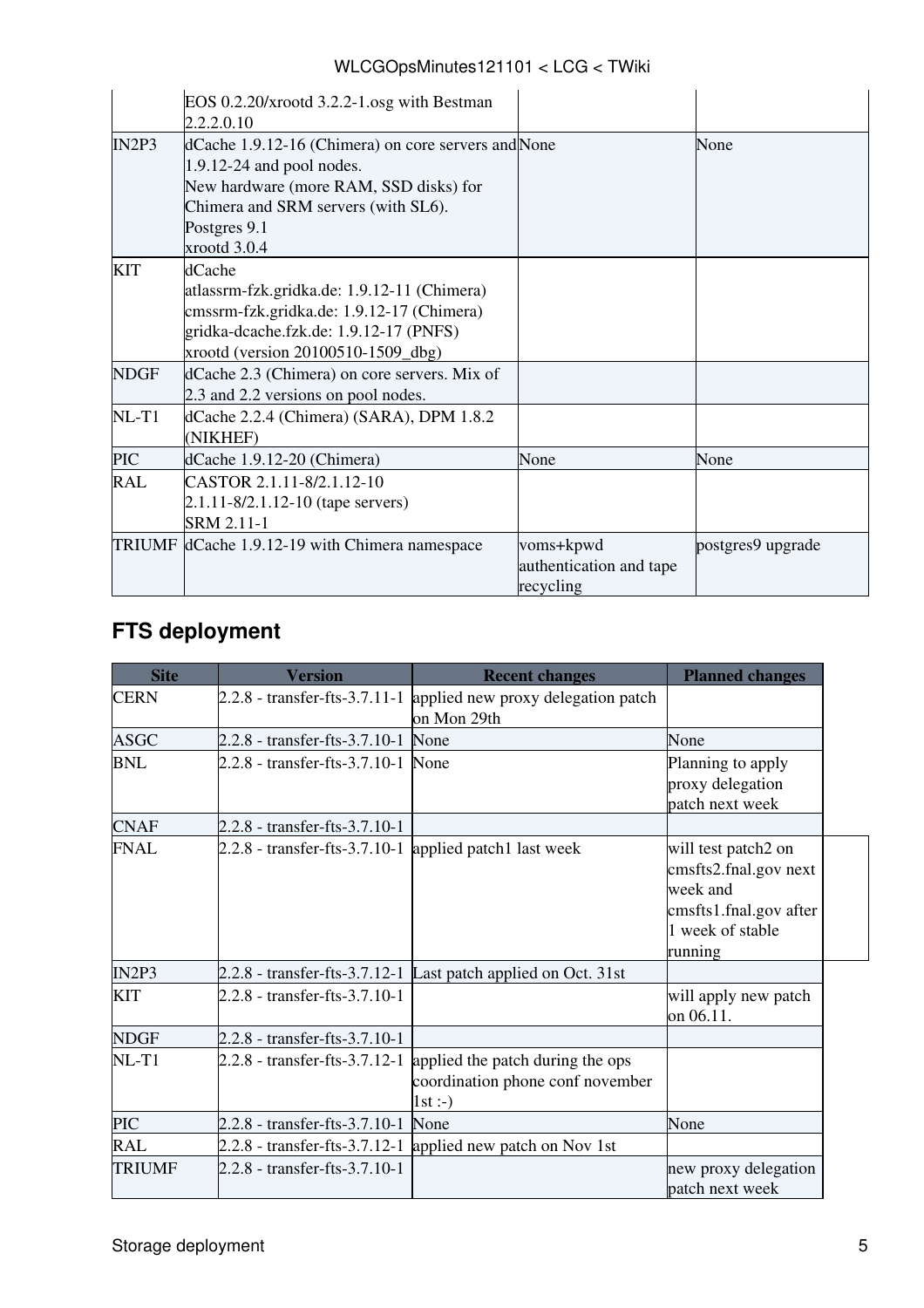### <span id="page-6-0"></span>**LFC deployment**

| <b>Site</b>   | <b>Version</b>                                           | OS.<br>distribution | <b>Backend</b> | <b>WLCG VOs</b>                   | <b>Upgrade</b><br>plans |
|---------------|----------------------------------------------------------|---------------------|----------------|-----------------------------------|-------------------------|
| <b>BNL</b>    | $[1.8.0-1$ for T1 and 1.8.3.1-1 for US SL5, gLite<br>T2s |                     | Oracle         | <b>ATLAS</b>                      | None                    |
| <b>CERN</b>   | $1.8.2 - 0$                                              | SLC5, gLite         | Oracle         | ATLAS, LHCb                       |                         |
| CERN,<br>test | lfc-server-oracle-1.8.3.2-1                              | SLC6, EMI2          | Oracle         | <b>ATLAS Xroot</b><br>federations |                         |

#### <span id="page-6-1"></span>**Other site news**

#### <span id="page-6-2"></span>**Data management provider news**

#### <span id="page-6-3"></span>**CASTOR news**

<span id="page-6-4"></span>**CERN operations and development**

<span id="page-6-5"></span>**EOS news**

<span id="page-6-6"></span>**xrootd news**

<span id="page-6-7"></span>**dCache news**

<span id="page-6-8"></span>**StoRM news**

<span id="page-6-9"></span>**DPM news**

#### <span id="page-6-10"></span>**FTS news**

A new patch for the proxy expiration issue is available and has been deployed at CERN on Monday 29th.

The patch fixes the following issues:

- submitters proxy expiration [\(GGUS:81844](https://ggus.eu/ws/ticket_info.php?ticket=81844) $\sigma$ )
- jobs wrongly allocated to different VOs ([GGUS:87929](https://ggus.eu/ws/ticket_info.php?ticket=87929) $\textcircled{r}$ )
- [VOMS](https://twiki.cern.ch/twiki/bin/view/LCG/VOMS) attrs can't be read from CRLs, delegation ID can't be generated ([GGUS:87975](https://ggus.eu/ws/ticket_info.php?ticket=87975)<sup>®</sup>, [GGUS:86775](https://ggus.eu/ws/ticket_info.php?ticket=86775) $\vec{r}$
- mkgridmap cron job has old gLite paths, thereby preventing the addition of new VO members to the submit-mapfile

VOs report that the frequent transfer submission and allocation errors seen with the previous patch have disappeared, and the proxy expiration issue has not yet resurfaced. Therefore we would like to ask all T1s to deploy the patch starting from next Monday, please update the table with the deployment schedule.

Installation instructions:

- Download and update only the transfer-fts-3.7.12-1 rpm from this repository:
	- ◆ http://etics-repository.cern.ch/repository/pm/volatile/repomd/id/beb4d4aa-a15f-45b2-b762-1604b2c86
- Restart tomcat
- Disable the cron job used to restart tomcat automatically (such service interruptions are no longer needed and should be avoided)